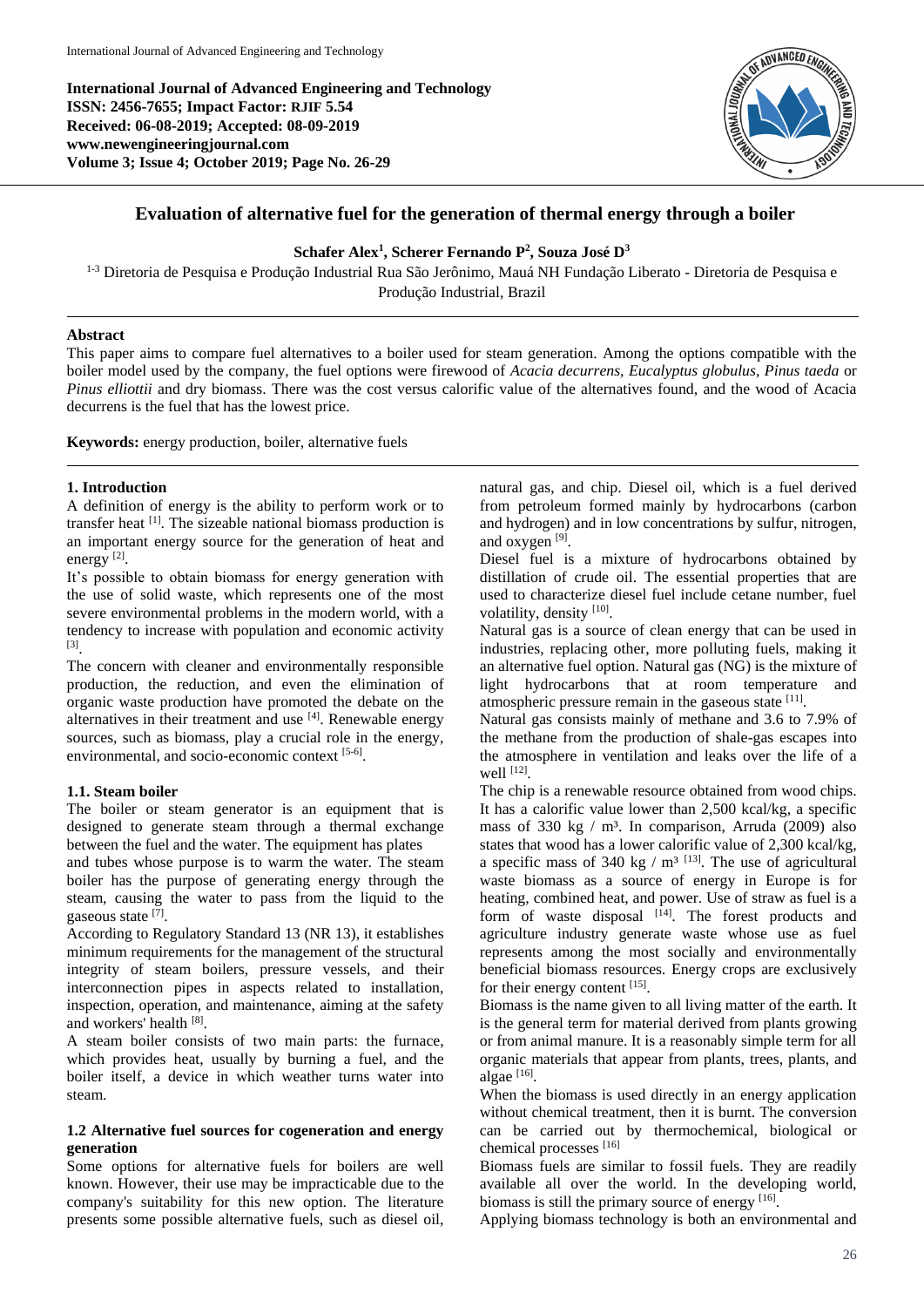human need if on a local scale to get rid of sludge, waste and refuse, or on a global scale reduce the carbon dioxide content in the atmosphere and therefore reduce global warming (YUSO, 2004 ).

Renewable energy is a commodity like any other energy. It has an important role to play in responding to global energy demand needs and in combating the danger of global warming [17].

# **2. Materials and methods**

## **2.1 Boiler model**

The model of the boiler or steam generator installed in the footwear factory is the CVS-CL 1500. Its energy source is wood burning. It has a thermal efficiency of over 78%. It is compact, requiring little space for installation, automatic operation. Having a thermal capacity of 960000 kcal/h.



**Fig 1:** Boiler CVS-SCL 1500.

# **2.2 Manufacturing Process**

Currently, the boiler works six days a week, 24 hours a day. The supply of the same begins on Sunday at 6:00 p.m., and runs until Saturday at 6:00 p.m. The boiler takes 2hs until it can generate thermal energy from its initial drive. The company has qualified employees to make as much control as the supply of the boiler. It appears in a separate area from the production halls.



**Fig 2:** Boiler in operation.

In figure 2, it is possible to see the boiler supply port. Inside, there is a grille bottom (about 5 cm from one grid to another, with steel bars, 10 cm wide), which causes all the ash generated by the burning to descend to another compartment that facilitates its removal.

The steam generated is piped through to the company's production system. The use of steam is both to supply the

thermal energy in autoclave machines and smaller presses used in the production of footwear. In addition to the supply, the employee is responsible for checking the pressure levels and temperature control of the equipment, through the panel of figure 3.



**Fig 3:** Control panel and boiler activation.

After use, the water in the boiler undergoes a treatment process for its reuse. The equipment responsible for this process is located behind the boiler, as shown in figure 4.



**Fig 4:** Boiler cooler.

# **2.3 Maintenance of the boiler**

Maintenance must be carried out periodically, according to Regulatory Norm # 13 (NR 13) to avoid accidents caused by lack of maintenance. It is necessary to check the electrical part, panel, wiring, welding situations, pipes, cleaning with removal of accumulated waste.

To facilitate preventive maintenance, the boiler has a liquid pressure system, which every two hours dispense a concentrated jet of water and other products, which help prevent it from creating waste on the inner walls of the pipe. The company has as a standard, once a month, to clean the entire tubing of the equipment. Also, it must undergo a technical evaluation every six months for it to be proven through an award if it follows the standards required by the rule.

#### **2.4 Alternative Fuel**

Other types of fuel may be used to generate power in the boiler, making the necessary changes to change fuel or depending on the fuel without changing. The viable fuels would be diesel oil, natural gas, biomass. It would be more feasible to use biomass or chip.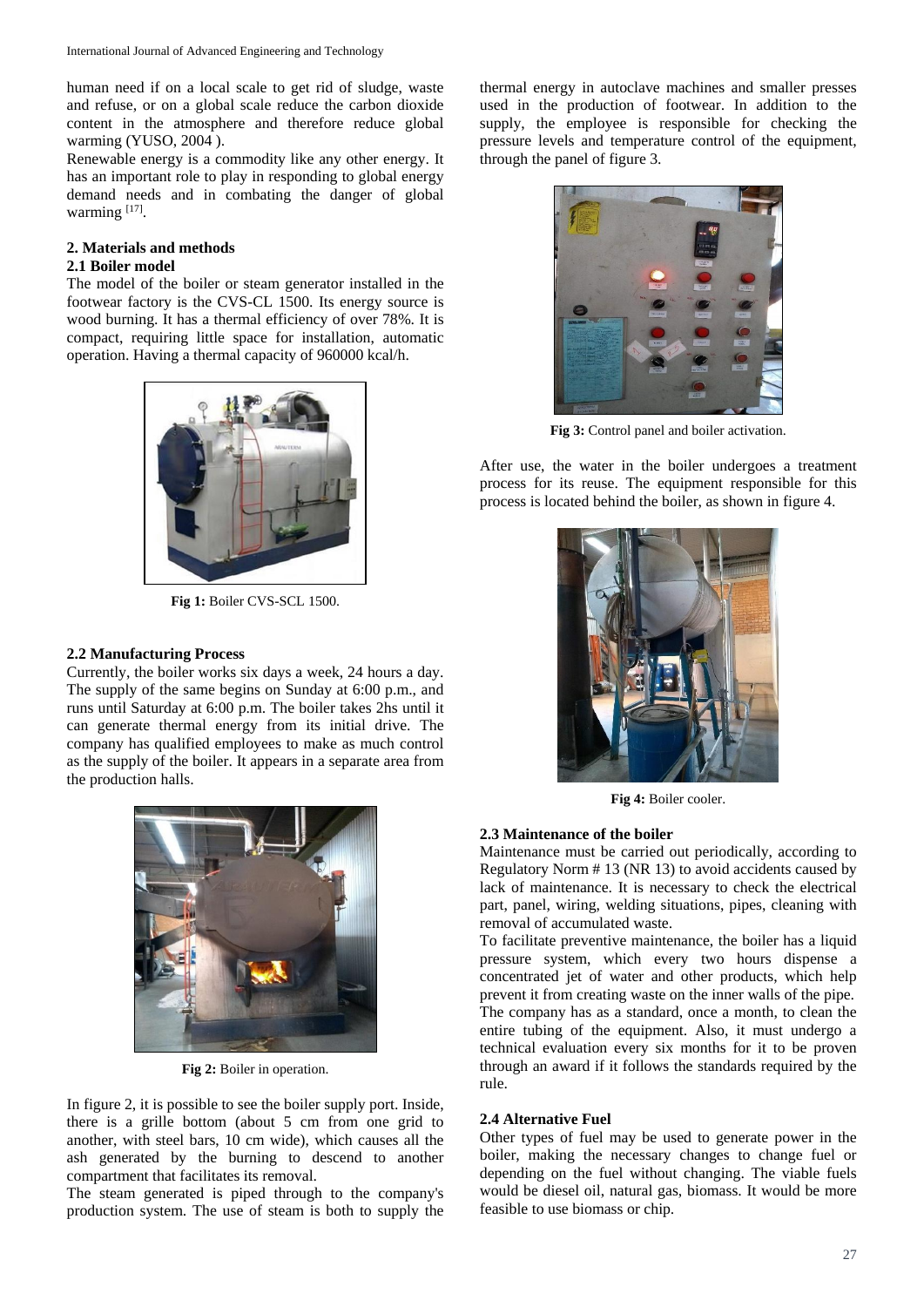The use of chip or biomass, a renewable energy generation is not necessary to make a change in the boiler, check the condition of the calorific value.

## **3. Results**

# **3.1 Production Costs**

The boiler required an initial investment of approximately R\$ 160,000.00. Considering the cost of the equipment, its implantation in the company and the qualification of the professionals who work in the sector.

Monthly are spent around R\$ 500.00 for cleaning, in addition to costs with acacia wood, which is fuel. In total, prices reach approximately R\$ 7,000.00. The energy costs of the autoclave (average energy consumption is 65kWh, at R\$ 0.2908 / kW, which reaches a price of almost R \$ 11,000.00 per month), already shows how profitable the machine is for the company.

# **3.2 Fuel and energy efficiency**

Acacia has the calorific value of 4430 kcal/kg. Among other types of wood, there is, for example, eucalyptus, whose calorific value can reach 4300 kcal/kg, pinus 4100 kcal/kg. The biomass varies according to its quality or what type of biomass, this differs from 1300 kcal/kg to 4200 kcal/kg. Next, Table 1, followed by Figure 1, illustrates what would be the monthly cost of some alternative fuels. Thus, it is possible to make a comparison between the fuel currently used in the boiler, and its possible substitutes.

The comparison is as follows: the monthly consumption of acacia wood is approximately 90m³ per month. Dividing this consumption by the calorific value of the same obtains the calorific quantity necessary monthly by the boiler. With this data, it is possible to estimate how much in  $m<sup>3</sup>$  we need the other fuel options. The unit costs per  $m<sup>3</sup>$  are in table 1.

| Fuel                               | <b>Calorific power</b><br>(kcal/kg) | Costs<br>$(R\$/m^3)$ | <b>Total Costs</b><br>(R\$/month) |
|------------------------------------|-------------------------------------|----------------------|-----------------------------------|
| Acacia decurrens                   | 4430                                | R\$ 70.00            | R\$ 6,300.00                      |
| Eucalyptus globulus                | 4300                                | R\$ 80.00            | R\$ 7,417.00                      |
| Pinus Taeda or Pinus<br>Elliottii, | 4100                                | R\$ 75.00            | R\$ 7,290.00                      |
| Dry Biomass                        | 4200                                |                      | R\$ 140.00 R\$ 13,290.00          |
| Wet Biomass                        | 1300                                |                      | R\$ 120.00 R\$ 36,803.00          |
| Electricity                        | 860                                 | R\$ 0.29             | R\$ 11,000.00                     |

**Table 1**: Comparison of costs

In this paper, an attempt was made to evaluate the saving of electric energy after the installation of the steam boiler. From the moment it was installed in the company, there was a drastic reduction in the electricity bill, generating a considerable monthly disbursement.

It observed that the fuel currently used by the boiler, acacia wood, has the best performance (calorific value X costbenefit) when compared to other fuels mentioned above.

However, it is possible to emphasize that through the negotiation of prices, one has the wood of eucalyptus and wood of pinus, that have calorific power relatively close to the one of acacia wood, and that with this they become options of substitute fuels acacia wood.

It is then up to the company to decide to use one of these options to lower its fuel cost to the boiler. Recalling that the factors considered that suggest this analysis, are the calorific value of the fuels and their cost of purchase

# **4. Conclusions**

In this paper, we have evaluated the saving of electric energy after the installation of the steam boiler. From the moment it was installed in the company, there was a drastic reduction in the electricity bill, generating a considerable monthly disbursement.

The fuel currently used by the boiler, the wood of *Acacia decurrens*, has the best performance (calorific value versus cost-benefit) when compared to the other fuels mentioned above.

However, it is possible to emphasize that through the negotiation of prices, one has the wood of *Eucalyptus globulus* and wood of *Pinus Taeda* or *Pinus Elliottii*, that have calorific power relatively close to the one of acacia wood, and that with this they become options of substitute fuels acacia wood.

It is then up to the company to decide to use one of these options to lower its fuel cost to the boiler. Recalling that the factors considered that suggest this analysis, are the calorific value of the fuels and their cost of purchase.

# **Acknowledgments**

This study is part of projects of a group of researchers of Professors and students of Production Engineering from Taquara, Brazil. The research group does not receive any funding to support it.

## **References**

- 1. Farias LM, Sellitto MA. Use of Energy Throughout History: Evolution and Future Perspectives [in] Portuguese]. Revista Liberato. 2011; 12(17):7-16 DOI: 10.31514/rliberato.2011v12n17.p07
- 2. During FoFA, Souza JD, Rossini EG, Beluco A. Prefeasibility Study for the Development of a Biogas Plant Espacios, 38(18):25. DOI: 10.5935/0798- 1015.20170001
- 3. Souza JD, Rodrigues BB, Tondin R, Motta CAO Schaeffer L. Plants for MSW treatment: Anaerobic Digestion versus Incineration [in Portuguese]. Espacios. 2014; 35(11):2.
- 4. Souza JD, Schaeffer L. Biogas plants construction: Bioreactors dimensioning [in Portuguese]. Espacios. 2015; 36(6):1
- 5. Vieira GEG, Nunes AP, Teixeira LF, Colen AGN. Biomass: a view of pyrolysis processes [in Portuguese]. Revista Liberato. 2014; 15(24):167-177 DOI: 10.31514/rliberato.2014v15n24.p167
- 6. Souza JD, Coelho MAA, Schaeffer L, Rossini EG. Technical feasibility of biogas compression for commercialization [in Portuguese]. Espacios Vol.36 Issue 6 (2015) pp. 11ANP. Agência Nacional de Petróleo, Gás Natural e Biocombustíveis. Dezembro 2015. Disponível em http://www.anp.gov.br/. Acesso em 20 junho de 2018.
- 7. Zanetti FPM, Sgarbossa SGA, Cavalli TAR. Life cycle environmental impact of firewood production – A case study in Italy Applied Energy. 2015; 150(15):185-195 DOI: 10.1016/j.apenergy.2015.04.033
- 8. Norma Regulamentadora Nº 13 Caldeiras, Vasos de Pressão e Tubulações. 29 de Setembro de 2015, 18h10 | Última atualização em Terça, 12 de Dezembro de 2017.
- 9. Schueftan A, González AD. Reduction of firewood consumption by households in south-central Chile associated with energy efficiency programs Energy